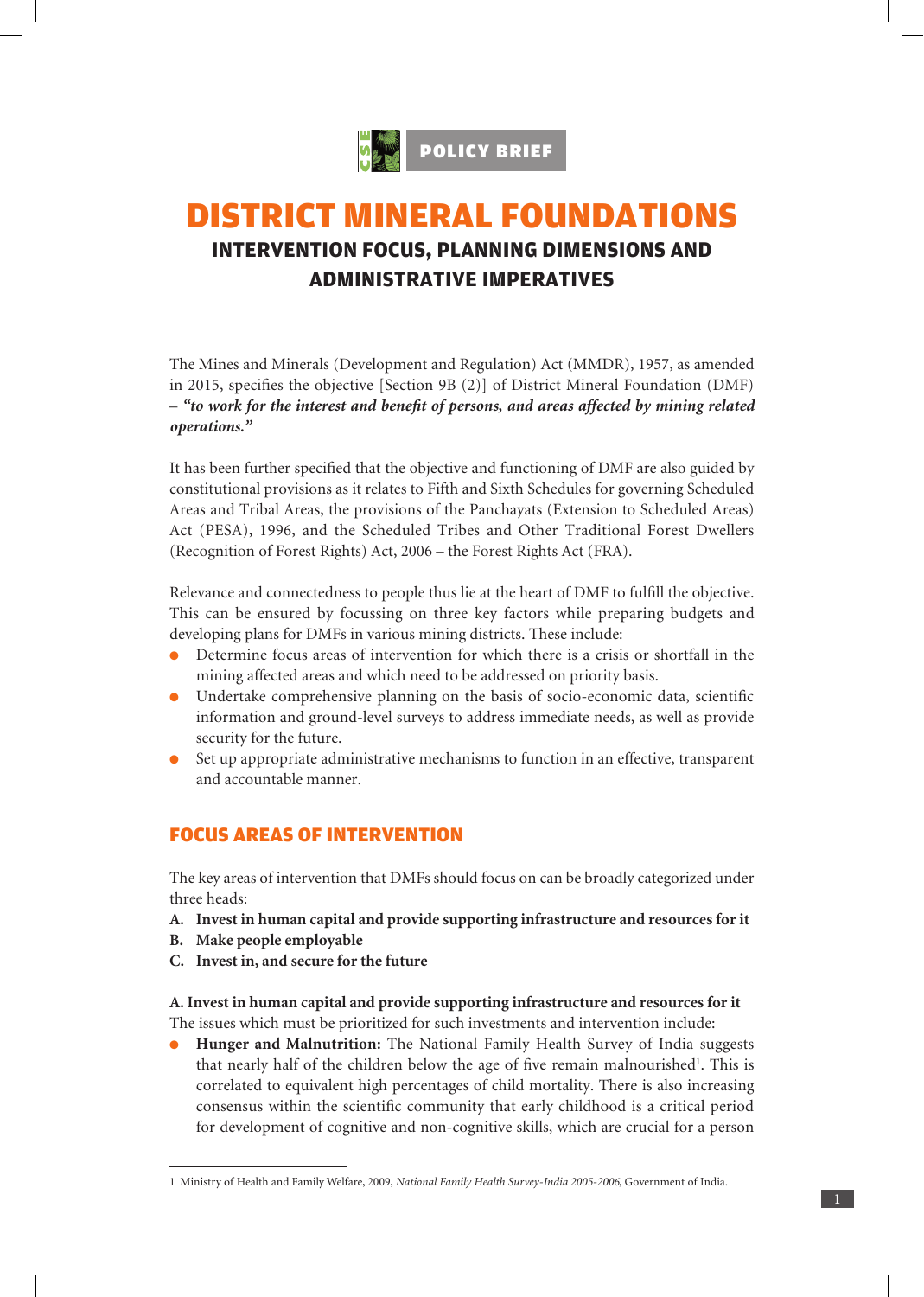to succeed later in life2 . Therefore, ending hunger and providing better nutrition to the vulnerable groups will not only address immediate crisis, but will also be the best development dividend for long term. Hunger and malnutrition should be addressed by:

Providing direct transfer of stipend to very poor households, or to the elderly, widows, disabled, orphans etc. living without family support, to end hunger. In poor households, direct transfer should be done in the account of the female member. In absence of a female member taking care of the household, this can be given to the head of the family.

Direct transfer scheme of DMF can also be integrated with, and built on programmes such as National Social Assistance Programme (NSAP) and the schemes under it<sup>3</sup>, the Mahatma Gandhi National Rural Employment Guarantee Act (MNREGA) etc.

<sup>n</sup> Ensuring improved nutrition for children and mothers. This can be done by building on existing government programmes/schemes such as Integrated Child Development Services (ICDS) and Mid Day Meal (MDM) schemes. This will help to improve the implementation of these programs, as scholarly studies show that ICDS programme has not been effective in reducing malnutrition largely due to implementation problems<sup>4</sup>. For example, a major challenge for ICDS lies in implementation gaps that arise out of factors such as, supply of fresh foods and micronutrients to children and lactating mothers, lack of proper nutrition education and understanding of balanced diet, inadequate resources and infrastructure etc $5$ .

DMFs can provide financial support for filling the nutrititon gap and ensuring extra nutrition supply in ICDS and MDM schemes. Money can also be used to improve the outreach of ICDS scheme, provide nutrition counseling for mothers especially of children under three years of age to improve feeding practices, provide infrastructure and resources for health check up and growth monitoring.

- Health: Providing support and improving access to health care can be ensured by:
	- <sup>n</sup> Offering health insurance to people in affected areas. This can complement national health insurance schemes by extending the coverage limits and benefits, increasing disease coverage including chronic conditions, increasing coverage for targeted range of tertiary care services such as cardiac, oncologic, neurologic and trauma care, as well as ensuring proper implementation.

 Added benefits under health insurance schemes can be ensured by integrating with, and building on schemes such as Rashtriya Swasthiya Bima Yojana (RSBY) that provides health insurance coverage to Below Poverty Line (BPL) families, Aam Aadmi Bima Yojana(AABY) that provides coverage for rural landless households.

<sup>n</sup> Offering treatment support for chronic diseases, free medical treatment and medicines to children and senior citizens.

<sup>2</sup> Kautz, T., *et al*. 2014, *Fostering and Measuring Skills: Improving Cognitive and Non-cognitive Skills to Promote Lifetime Success*, Organisation for Economic Co-operation and Development (OECD) Education Working Papers (110).

<sup>3</sup> The schemes under NSAP at present include of Indira Gandhi National Old Age Pension Scheme (IGNOAPS), Indira Gandhi National Widow Pension Scheme (IGNWPS), Indira Gandhi National Disability Pension Scheme (IGNDPS), National Family Benefit Scheme (NFBS) and Annapurna.

<sup>4</sup> Lokshin M, Das Gupta M, Gragnolati M, and Ivaschenko O, 2005, *Improving Child Nutrition? The Integrated Child Development Services in India,* World Bank.

<sup>5</sup> Planning Commission of India, 2011, *Report of the Inter-Ministerial Group on ICDS Restructuring*, Government of India.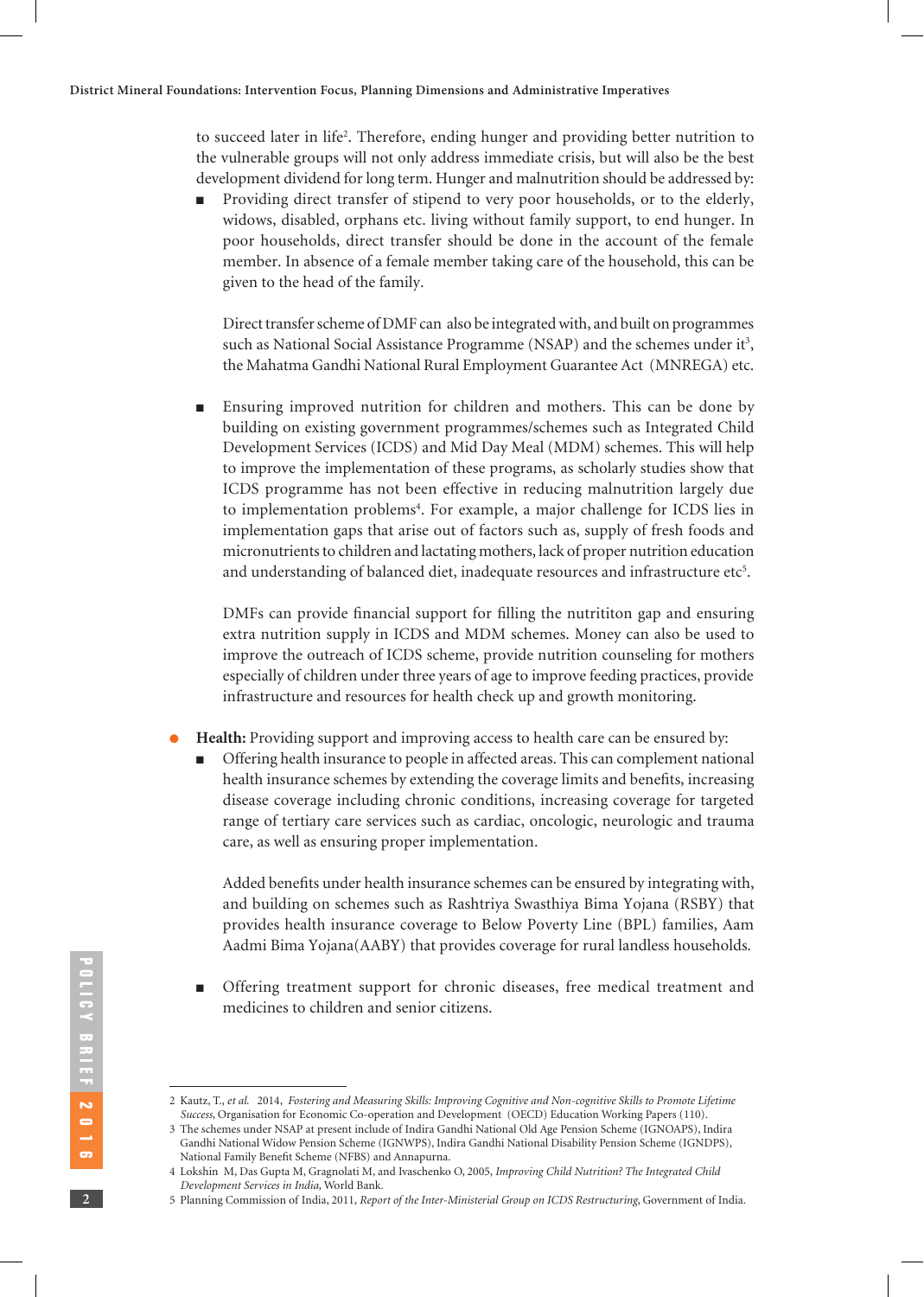- <sup>n</sup> Arranging nutritious meal for vulnerable people admitted/under treatment at hospitals.
- <sup>n</sup> Giving infrastructure and resource support for better access to health care facilities, such as ambulance services with basic facilities like oxygen cylinders.
- <sup>n</sup> Maintenance of infrastructure and facilities at Primary Health Centres (PHC) and district hospitals, and provide support to new health-care infrastructure.
- <sup>n</sup> Better and regular staffing at health facilities. Revision in remuneration and other occupational incentives can be provided to attract and retain people.
- Education: Improving quality of primary and secondary education by:
	- **n** Providing financial and resource support.
	- <sup>n</sup> Giving scholarships at mid-level and for secondary education; distinctive scholarships for college and university education to support and incentivize performance.
	- Promoting education for girls and evening schools for women.
	- <sup>n</sup> Ensuring better and regular staffing in schools and colleges.
	- n Providing better infrastructure such as for clean water, clean and sustainable sanitation facilities, school vans for children to travel to school and back, laboratory and computers, and other resources as required.

Many of these can also be ensured by integrating with, and building on Central Government schemes such as Sarva Shiksha Abhiyan (SSA), Rashtriya Madhyamik Shiksha Abhiyan (RMSA), Rajiv Gandhi National Fellowship Scheme, Post Matric Scholarship for Scheduled Tribe (ST) students, Top Class Education for ST students among others.

- l **Clean water:** Supply of clean water for health and hygiene should be ensured by:
	- <sup>n</sup> Making 20 litres per capita per day (LPCD) of clean water available to the people at a nominal price. This is the minimum sustainable water requirement to fulfill the basic health and hygiene needs as specified by the World Health Organization (WHO)6 . Charges can be levied for usage above 20 LPCD to prevent misuse.
	- <sup>n</sup> Developing sustainable solution for the supply of clean drinking water through investment in source sustainability (water harvesting, watershed management etc.), extraction and cleaning (if required), and through adequate distribution network.
	- <sup>n</sup> Regularly maintaining infrastructure and facilities. This can be done through public-private partnership.

### **B. Make people employable**

Employment opportunities can be supported and improved through multiple means. These include:

- **.** Skill development: Creating a workforce for various occupations such as electricians, drivers, computer operators, tailoring, nursing, plumbing, solar technicians, mason, adult education etc.
- **Provide support to self-help groups:** This can include household businesses such as poultry, fisheries, piggeries, shops etc.
- l **Provide loans to small businesses:** Small businesses should be supported through loans for fostering entrepreneurship and boosting the local economy.

<sup>6</sup> World Health Organization (WHO), *Minimum water quantity needed for domestic uses*, Technical Note (9), WHO Regional Office for South East Asia, India.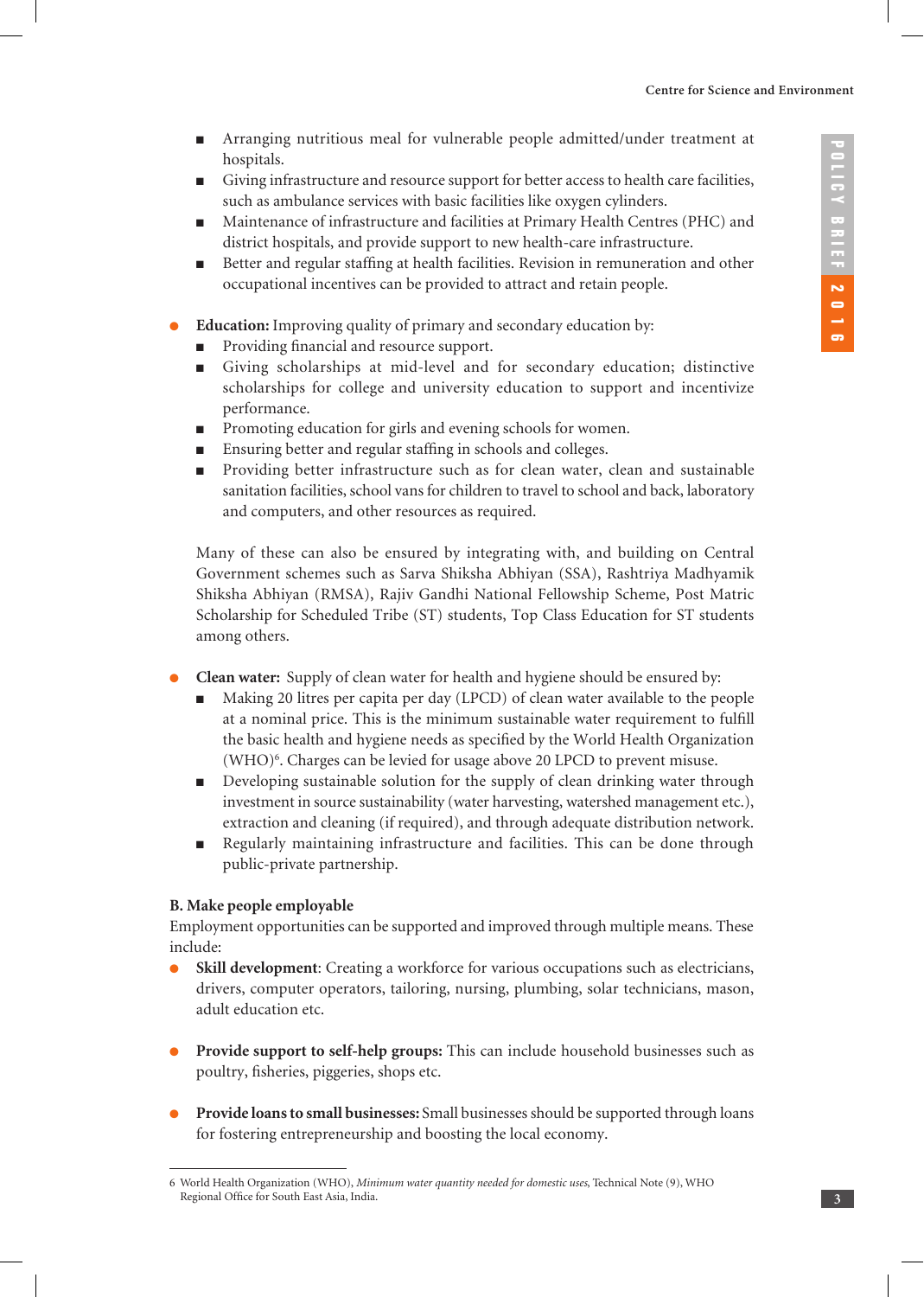- **Develop and support market linkages**: Market linkages should be provided for local goods/products to facilitate trade relationships between the small-scale producers, cooperatives etc., and the external market, and provide better economic value for the goods. This can be done by building on work done by The Tribal Cooperative Marketing Development Federation of India, and other market development and linkage corporations.
- **Develop and incentivize industries around local resources:** This can include forest product based industries, involving locals in ecotourism etc.

Many of these can be done by building on missions/schemes of various State Governments as developed under respective Central Government schemes. These include missions/initiatives under the Deen Dayal Antyodaya Yojana (under the National Rural Livelihood Mission), Deen Dayal Upadhyaya Grameen Kaushalya Yojana etc<sup>7</sup>.

### **C. Invest in, and secure for the future**

A part of the DMF money should be invested for the future. Funds should be kept aside to:

- l Revive economy of the area when mining finishes, to avoid places from becoming 'ghost towns'.
- **IDE Use for emergencies, such as natural calamities, if considered necessary by the Trust.**

**Most of the focus areas of intervention are also covered under the broadly defined high priority areas of the Pradhan Mantri Khanij Khestra Kalyan Yojana (PMKKKY), the Central Government scheme aligned to DMFs for the benefit of people in mining affected areas, and now part of all State DMF Rules.**

## PROCESS OF PLANNING

The process of planning, and implementation of plans is crucial for the success of DMFs. At present, planning of DMFs is at its inception stage. There is huge opportunity at hand, and also scope for creative planning. There are pressing issues to be addressed urgently, but thoughtfully.

The planning process for DMFs must not become one focused around fund utilization. DMF is not a short term development fund. It is an opportunity to address the present needs, as well as to provide security for the future. It is for this reason that no fund utilization 'target' has been specified under the laws guiding DMF (the MMDR Act or the State DMF Rules), or the PMKKKY.

Some key aspects that DMF planning should take into account include the following:

l **Ensure decentralized planning:** DMF provides us with an opportunity to undertake true decentralized planning and fulfill the mandate of the 73rd and 74th amendments of the Constitution of India. The needs and aspirations of people can only be appropriately captured if they are made a part of planning and decision-making. DMFs must ensure a process of bottom-up planning, which the law clearly recognizes. Gram sabhas must be consulted for identifying beneficiaries, as well as be part of planning and monitoring.

<sup>7</sup> Some of the state missions under these include Jharkhand State Rural Livelihoods Promotion Society, Odisha Livelihoods Mission, Chhattisgarh State Rural Livelihood Mission (Bihan).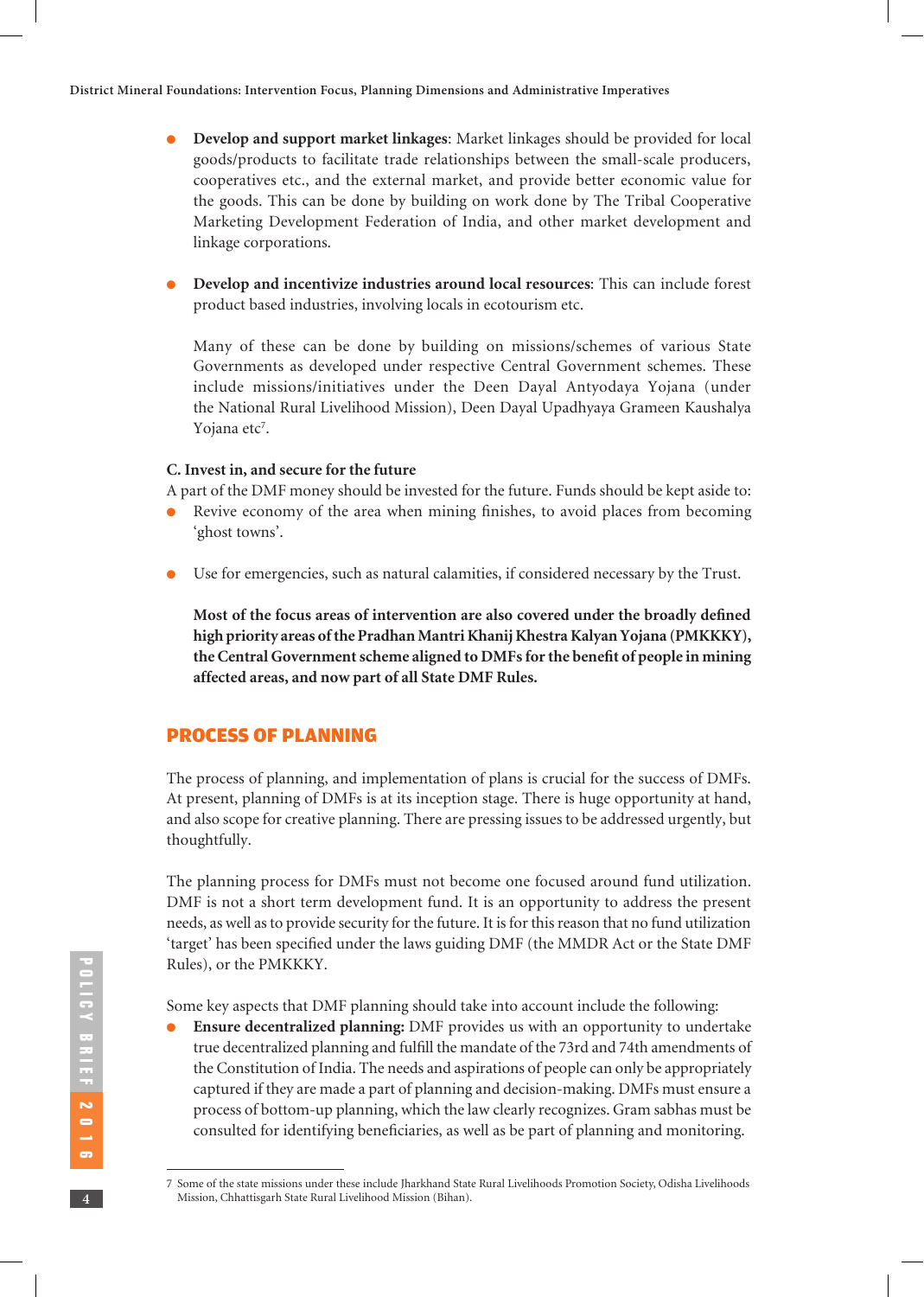- l **Use district planning methodology as a template:** DMF planning should use the methodology developed for district planning as a template. The only difference would be that priority has to be given to the directly affected areas and high priority issues (at least 60 per cent of the funds have to be spent on these).
- l **Undertake perspective planning:** DMFs must engage in perspective planning to ensure that investments can be sustained. This will also help to address issues urgently as well as on a long-term basis. DMFs must develop **s**hort-term plans (1-3 years), medium term plans (3-10 years) and long-term plans (10-20 years). The district development plans must be reviewed and updated every five years**.**
- l **Undertake scientific and comprehensive planning:** Adoption of scientific planning methodology is required to avoid ad-hoc planning and budget allocation. For instance, building tube-wells or bore-wells cannot be the one-stop solution for water issues. If ground water aquifers, the quality of water are not assessed, they will turn into bad investments in no time.
- l **Engage experts in planning:** To ensure scientific planning and assessment, DMFs need to involve experts in the planning process. For this, suitably qualified people/experts should be appointed in DMF offices (or the planning unit of DMFs). To supplement the capacity and resources of DMFs, commissioning of work to external experts, or developing collaborative approach for undertaking scientific and socio-economic studies can be considered.
- l **Set up process for annual planning to prioritize works as necessary:** DMFs must set up a formal process for developing annual plans and prioritizing works. The State DMF Rules specify the role of gram sabhas of affected areas in the planning process for use of DMF funds<sup>8</sup>. The annual planning of DMFs therefore should adopt appropriate measures to ensure this, with the Managing Committee and Governing Council being involved in respective capacities. This will involve the following steps:
	- <sup>n</sup> DMFs shall commence the annual planning process at the beginning of the fourth financial quarter every year for the developmental schemes/works to be executed in the following financial year.
	- <sup>n</sup> The Managing Committee at the beginning of the fourth financial quarter shall inform respective gram sabhas of affected areas about the funds available. Funds can be allocated to each gram sabha in a manner that it is proportionate to its population and corresponding to the socio-economic profile.
	- <sup>n</sup> In accordance with the funds provisionally earmarked, each gram sabha shall prepare an annual plan in a manner so that local needs and priorities of the affected areas and people are reflected.
	- <sup>n</sup> Gram sabhas shall submit their respective annual plans to the Managing Committee by the middle of the fourth financial quarter. The proposals shall be reviewed and referred back to the gram sabhas if there are any reservations or suggested modifications to the proposals.
	- <sup>n</sup> Upon approval of plans by respective gram sabhas, a consolidated annual plan for the DMF should be prepared by the end of fourth financial quarter. The consolidated plan should reflect proposed activities as submitted by gram sabhas besides other planned activities of the DMF for the financial year.

<sup>8</sup> Gram sabha will have same meaning as assigned to it under the PESA Act, 1996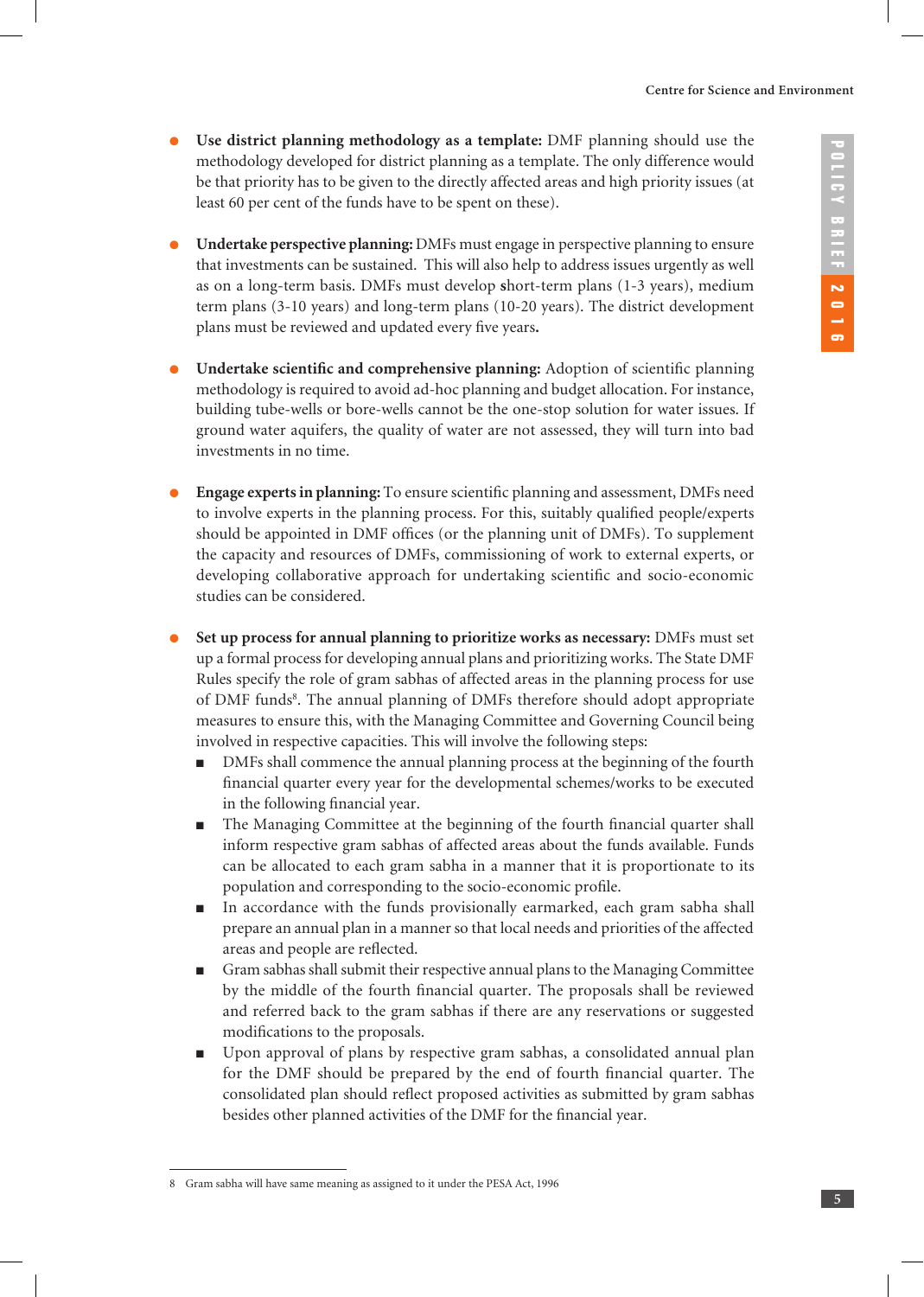- <sup>n</sup> Every developmental scheme/work to be undertaken in the annual plan must have a verifiable and time-bound outcome component.
- The Managing Committee in consultation with the Governing Council shall finalize the annual plan by the end of the fourth financial quarter.
- l **Converge and integrate various plans and programmes into DMF plan:** A key aspect of the planning process should be to suitably converge and integrate various plans and programmes of the Centre and State governments into the DMF plan<sup>9</sup>. This can improve the delivery of services and work that is to be done.
- l **Pool resources:** Collectivization of DMF funds can be done in the long term. DMFs of three or four small adjoining districts can come together to develop a common facilitysuch as a multi-specialty hospital, skill development centre etc. This can help address issues in a concerted manner and at a bigger scale.
- l **Build capacity:** To ensure that people of affected areas can effectively participate in identifying beneficiaries and the planning process for DMFs, their capacity building remains crucial. Capacity building programs must be undertaken for gram sabhas and other concerned stakeholders. Information dissemination on DMFs should also be done for meaningful engagement. People's engagement will be key for the sustainability and success of DMFs.

## ADMINISTRATIVE IMPERATIVES

DMFs need to prioritize certain administrative issues to function effectively, and remain transparent and accountable. Some of the key issues that DMFs should consider in this regard include the following.

- l **Register DMF Trust:** DMF being a 'statutory' Trust, must be registered before fund disbursement can happen for undertaking various developmental works and activities.
- **Set up independent office:** DMFs need to set up an independent office for purposes of planning, coordination, accounting etc. Five per cent of DMF budget can be used towards administrative expenses which the DMF Rules have provisions for.
- l **Identify affected people and areas, and map affected areas:** DMFs must identify affected people and areas according to provisions as stipulated in the DMF Rules<sup>10</sup>.
	- <sup>n</sup> A process must be put in place to ensure that the following are appropriately identified as beneficiaries:
		- $\bullet$  People/families living in areas affected by mining.
		- People having legal and occupational rights over the land being mined.
		- $\rightarrow$  People having usufruct (user rights) and traditional rights.
		- <sup>u</sup> People/families, who have been displaced, relocated or resettled from the affected area to a resettlement area because of land acquisition for mining.
	- <sup>n</sup> DMFs must also identify affected areas as specified under the law, and prepare geo-referenced maps of those areas. Developing such maps will help to identify affected areas precisely, reduce the chances of dispute about beneficiaries, and help in monitoring of the delivery of benefits and services.

<sup>9</sup> As some identified under 'focus areas of intervention'.

<sup>10</sup> The DMF Rules specify that affected families will be considered the ones as given under Section 3(c) of the Land Acquisition, Rehabilitation and Resettlement Act, 2013; and displaced families as given under Section 3(k) of the Land Acquisition, Rehabilitation and Resettlement Act.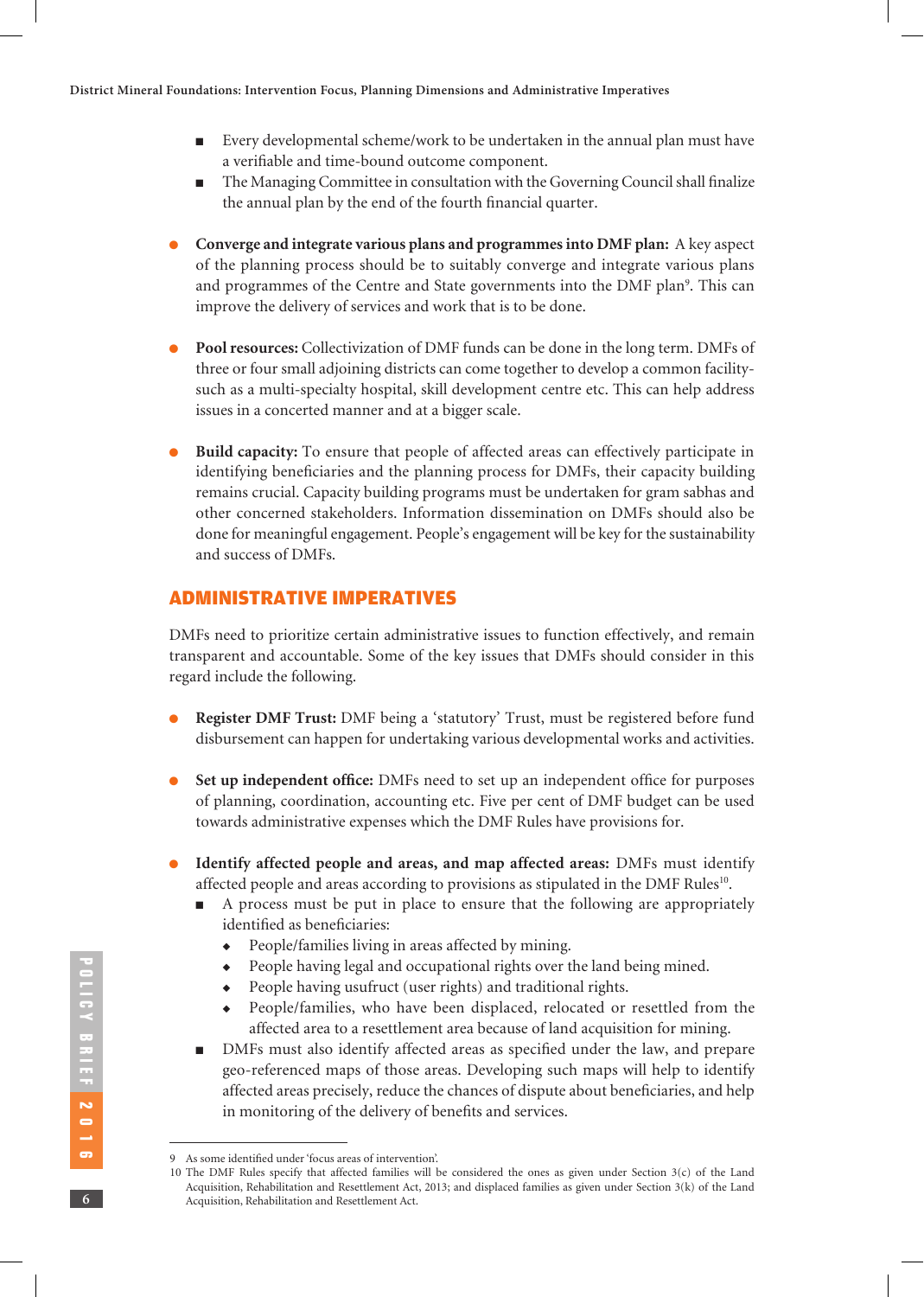- <sup>n</sup> While the DMF Trust will identify affected areas and people, gram sabhas must be duly consulted and their approval taken for identifying beneficiaries.
- **Develop website:** DMFs in every mining district must develop and maintain a website where all information concerning its administration and functioning should be placed. This includes:
	- **n** Detailed composition of the DMF.
	- <sup>n</sup> Details of all contributions received from mine-lease holders and others.
	- List of areas and people affected by mining.
	- Maps of affected areas.
	- <sup>n</sup> All meeting agenda, minutes of meetings and action-taken reports.
	- **n** Annual plans and budget.
	- <sup>n</sup> Work orders and progress reports of all the projects/works being undertaken including description of work, estimated cost, expenditure, name of implementing agencies, expected date of commencement and completion of work etc.
	- <sup>n</sup> List of people and areas that have benefitted from such measures including prospective beneficiaries.
	- Annual report, including accounts and audit records.
	- Other related information.